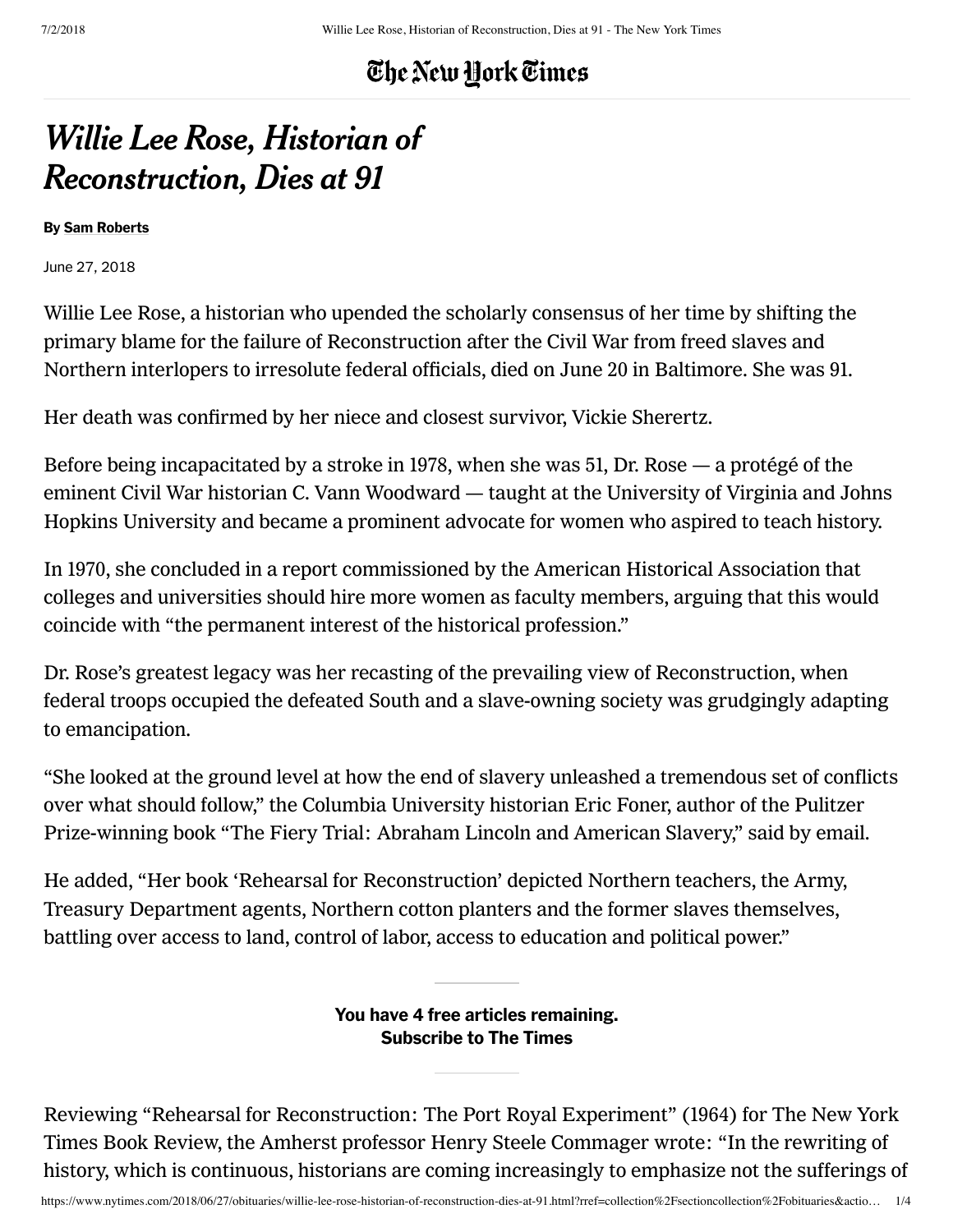## 7/2/2018 Willie Lee Rose, Historian of Reconstruction, Dies at 91 - The New York Times

Southern whites but the betrayal of Southern Negroes as perhaps the most significant feature of the Reconstruction era.

"That betrayal," he continued, "is commonly acknowledged, or confessed, in general terms; it is one of the many merits of Willie Lee Rose's narrative that it provides us with a case study set forth with careful detail. It is an added merit that she does not pronounce easy moral judgments but is content to explain how the betrayal came about."

In that book, Dr. Rose explored the experience of 10,000 blacks in Port Royal, S.C., who were freed early in the Civil War when a Union flotilla captured the city in 1861 and plantation owners fled. She argued that even before the war ended — before it started, in fact — black people had already been shaping what the nation would look like after slavery.

This experiment in emancipation had mixed results — an influx of altruistic volunteers known as Gideon's Band, the establishment of schools for the freed slaves, their conscription by the Union Army, and an economy that was self-sustaining but also undermined by capricious government decisions about distributing land — all of which foreshadowed the conflicts that would doom Reconstruction after the war.

"Rehearsal for Reconstruction," Professor Commager wrote, "revealed not a deliberate decision to repudiate the Negro but the absence of any sense of obligation and any imagination where the Negro was concerned."



A later edition of Dr. Rose's award‑winning book, originally published by Bobbs‑Merrill in 1964.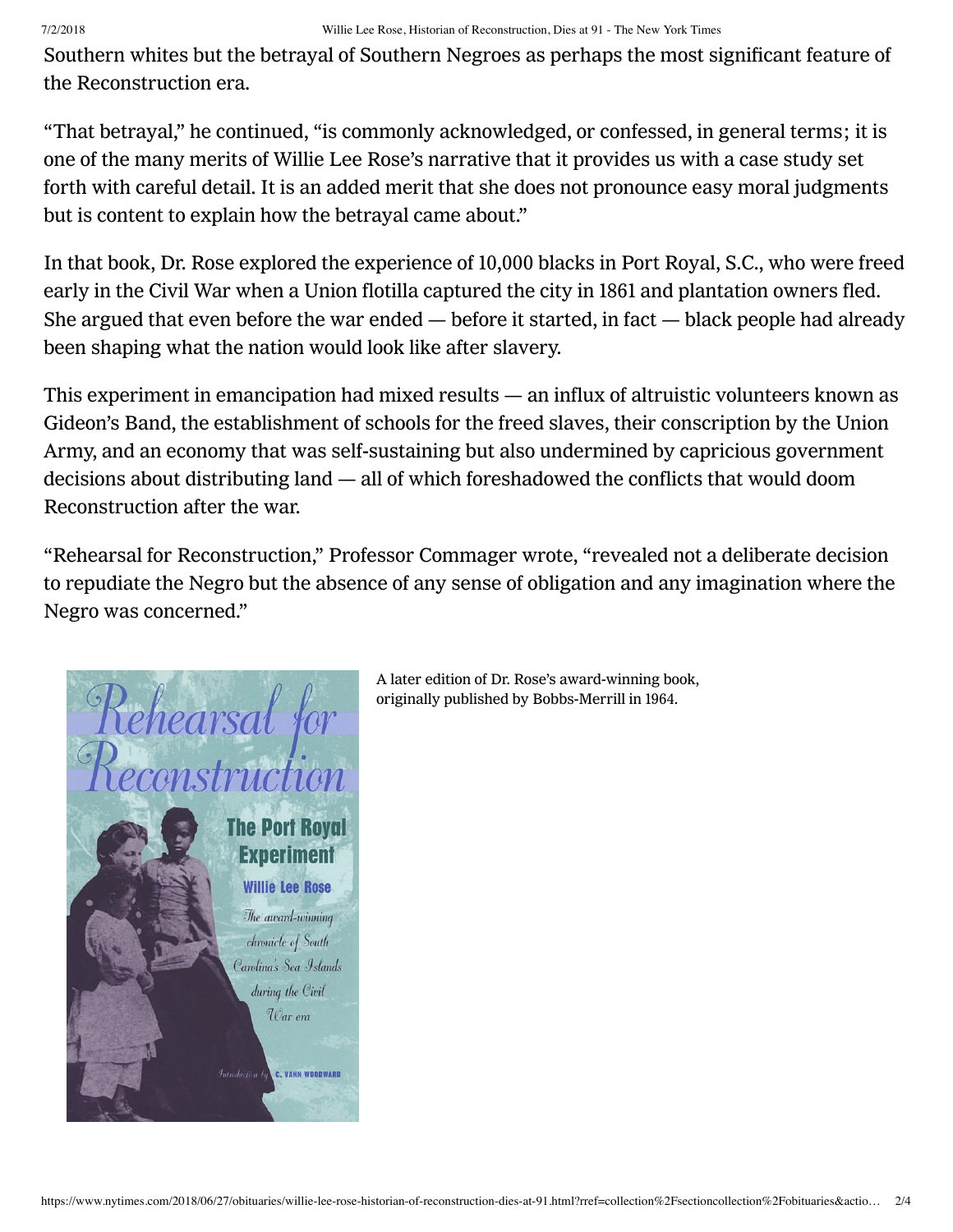Dr. Rose focused on what she described as "the folly of the federal government's granting voting rights without providing for national assistance to education, thrusting upon the impoverished South the responsibility for a public school system that it had not possessed in its flourishing days."

"The North had plainly concluded that in granting the franchise, the national obligation to the freedmen had been fulfilled," she concluded. "The North was not so much indifferent as tired, and the nation seized simple excuses that left the Northern conscience easier."

"Rehearsal for Reconstruction" won two prestigious awards from the Society of American Historians: the Allan Nevins Prize for best dissertation and the Francis Parkman Prize for the best work of American history.

Dr. Rose was born Willie Lee Nichols on May 18, 1927, in Bedford, Va., to Grady and Willie (Chafin) Nichols. Her father owned a farm supply store.

She graduated in 1947 with a bachelor's degree in history from Mary Washington College in Fredericksburg, Va. (then a women's affiliate of the University of Virginia and now the University of Mary Washington). In 1949 she married William G. Rose. He died in 1985.

She taught high school English and history in Maryland before earning a doctorate in history at Johns Hopkins in 1962. In 1965 she was hired as a history professor at the University of Virginia, where she worked until 1973, when she returned to Johns Hopkins as a professor.

Her advocacy for women in academia was notably expressed in 1970, when she was chairwoman of an American Historical Association commission that cited in a report "the necessity of vigorous steps to remove existing disabilities and to establish a genuine parity for women historians."

In 1991, the association presented her with its Troyer Steele Anderson Prize, awarded every 10 years to the person judged to have "made the most outstanding contribution to the advancement of the purposes of the association."

In 1977, succeeding Professor Commager and Professor Woodward among others, Dr. Rose became the first woman to be appointed the Harold Vyvyan Harmsworth visiting professor of American history at Oxford University.

She published a collection of letters, diaries and other ephemera in 1976 titled "Documentary History of Slavery in North America."

Two years later, after her stroke, Dr. Rose gave up teaching but continued to edit a collection of her essays, "Slavery and Freedom," published in 1982.